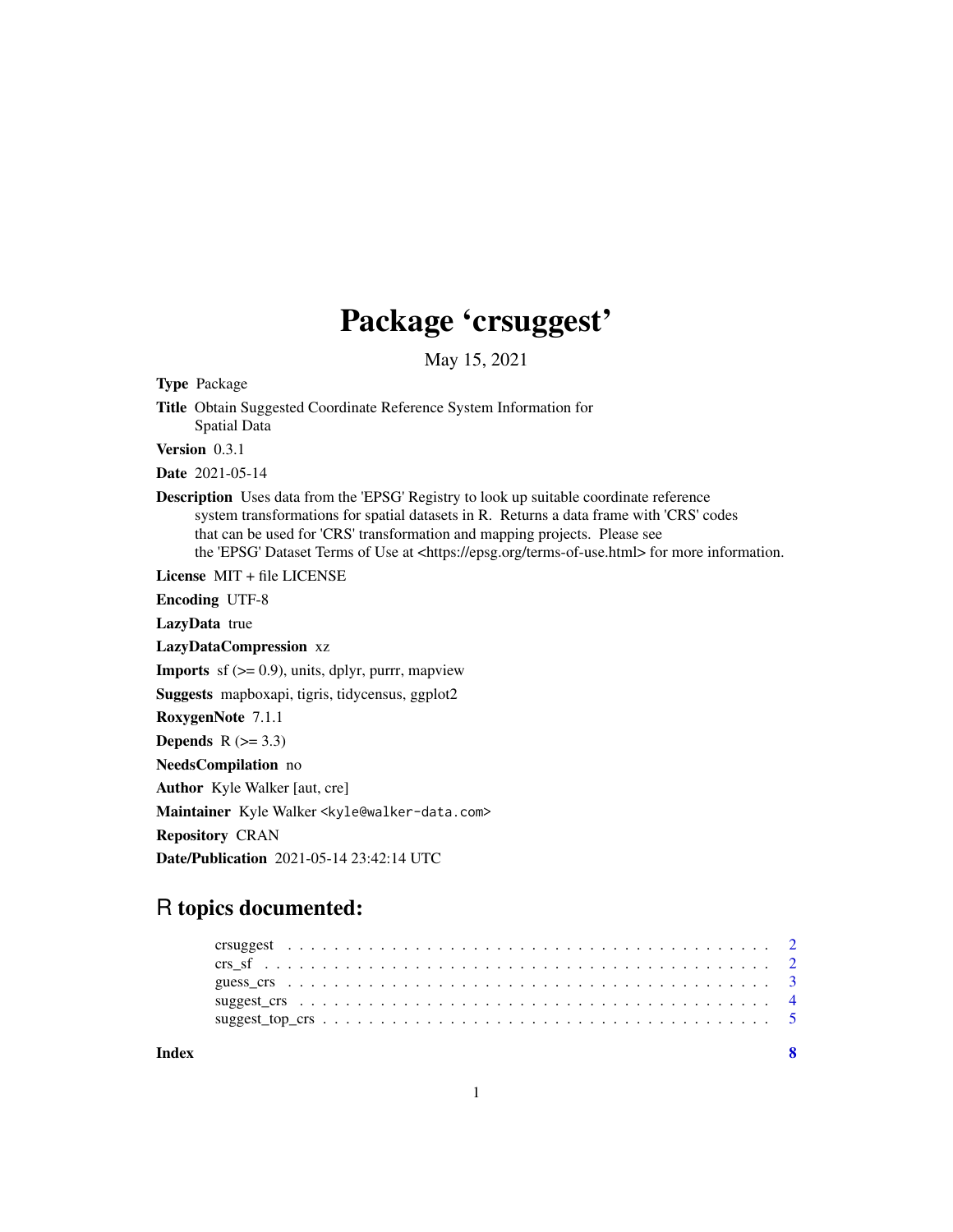<span id="page-1-0"></span>

#### Description

Uses data from the EPSG Registry to look up suitable coordinate reference system transformations for spatial datasets in R. Returns a data frame with CRS codes that can be used for CRS transformation and mapping projects. Please see the EPSG Dataset Terms of Use at [https://epsg.org/](https://epsg.org/terms-of-use.html) [terms-of-use.html](https://epsg.org/terms-of-use.html) for more information.

#### Author(s)

Kyle Walker

crs\_sf *Dataset of area extent polygons with CRS information*

#### Description

Used by the crs\_suggest() function to look up suitable coordinate reference systems for input spatial data. Terms of use are available at <https://epsg.org/terms-of-use.html>.

#### Usage

data(crs\_sf)

#### Format

An object of class sf (inherits from tbl\_df, tbl, data.frame) with 6144 rows and 7 columns.

#### Details

Dataset of area extent polygons that correspond to CRS codes

#### See Also

https://epsg.org/terms-of-use.html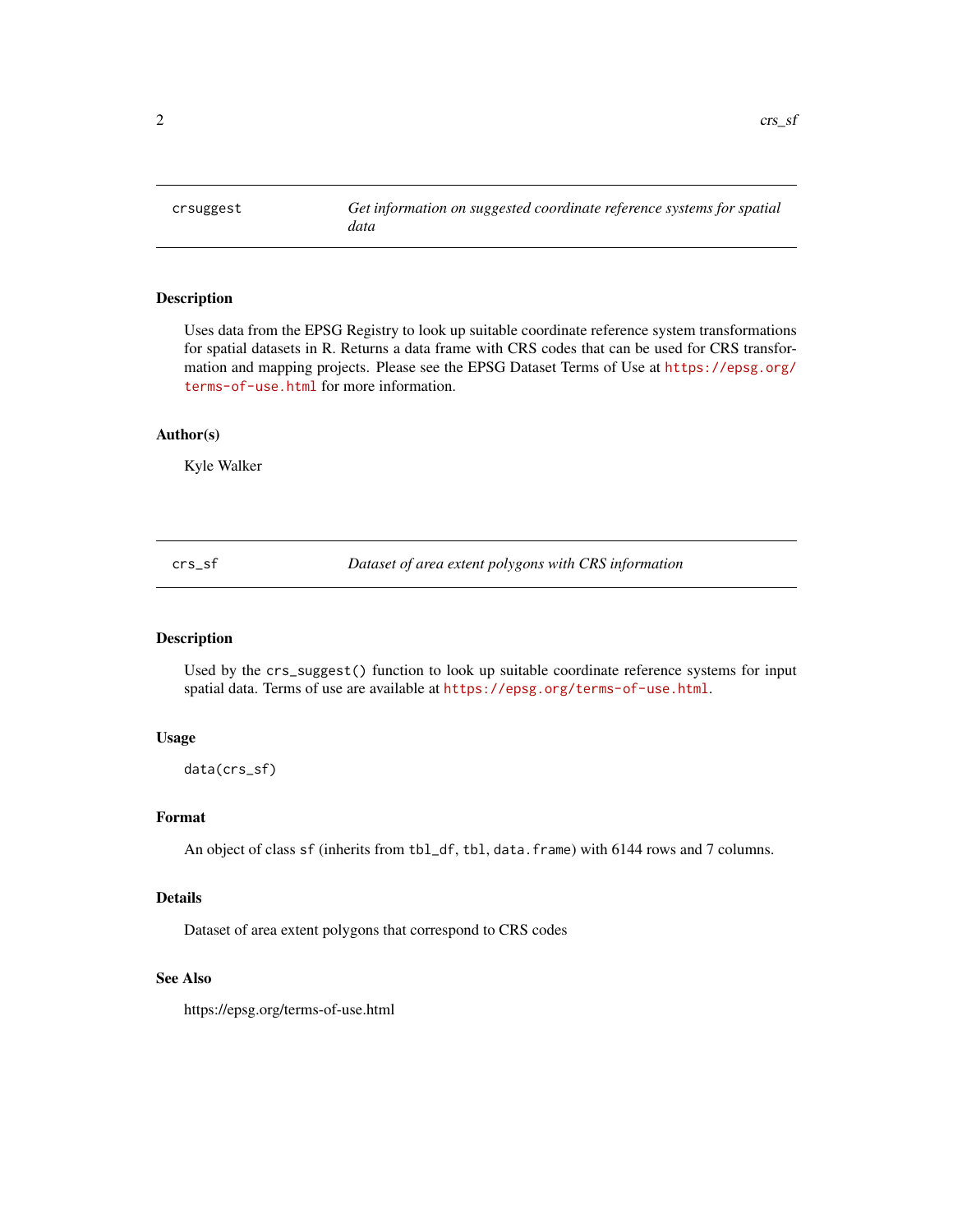<span id="page-2-0"></span>

#### Description

This function will "guess" possible coordinate reference systems for spatial data that are lacking a CRS definition. Input data, which must be of class "sf", might be objects created from CSV files that use projected coordinates or objects created from shapefiles loaded with sf::st\_read() that are missing .prj files. The function requires a "target location" that the user knows to be within the general area of the input dataset. It then identifies suitable coordinate reference systems for that area and "tests out" those CRSs for the input data by analyzing the distance between the dataset and the known location when that CRS is used. Those distances are returned by the function in a column dist\_km; short distances represent better guesses for the CRS whereas longer distances suggest that the CRS wouldn't work.

#### Usage

```
guess_crs(input_sf, target_location, units = NULL, n_return = 10)
```
#### Arguments

| input_sf        | An input sf object in a projected coordinate system that is missing CRS infor-<br>mation. For example, you may have loaded in a shapefile without a .prj file, or<br>your input data has no CRS definition attached.                                                   |
|-----------------|------------------------------------------------------------------------------------------------------------------------------------------------------------------------------------------------------------------------------------------------------------------------|
| target_location |                                                                                                                                                                                                                                                                        |
|                 | A coordinate pair of form c(longitude, latitude) or an address/location that<br>you know is located within your input sf object. If the mapboxapi package is<br>installed, you can supply a location name (e.g. an address or a city) instead of a<br>coordinate pair. |
| units           | If known, the units of your projected coordinate system (e.g. "m" for meters<br>or "us-ft" for US feet). This is not required but will make the guesses more<br>accurate.                                                                                              |
| n_return        | The number of possible CRS choices to return; defaults to 10. A higher number<br>than that may include CRS options that are unlikely to work with your data. Use<br>the returned dist_km column to judge whether the CRS guess makes sense for<br>your data.           |

#### Value

A tibble of CRS guesses for your data, sorted in ascending order of distance between your target location and the input sf object's centroid when in that CRS.

#### Examples

## Not run: library(crsuggest) library(sf)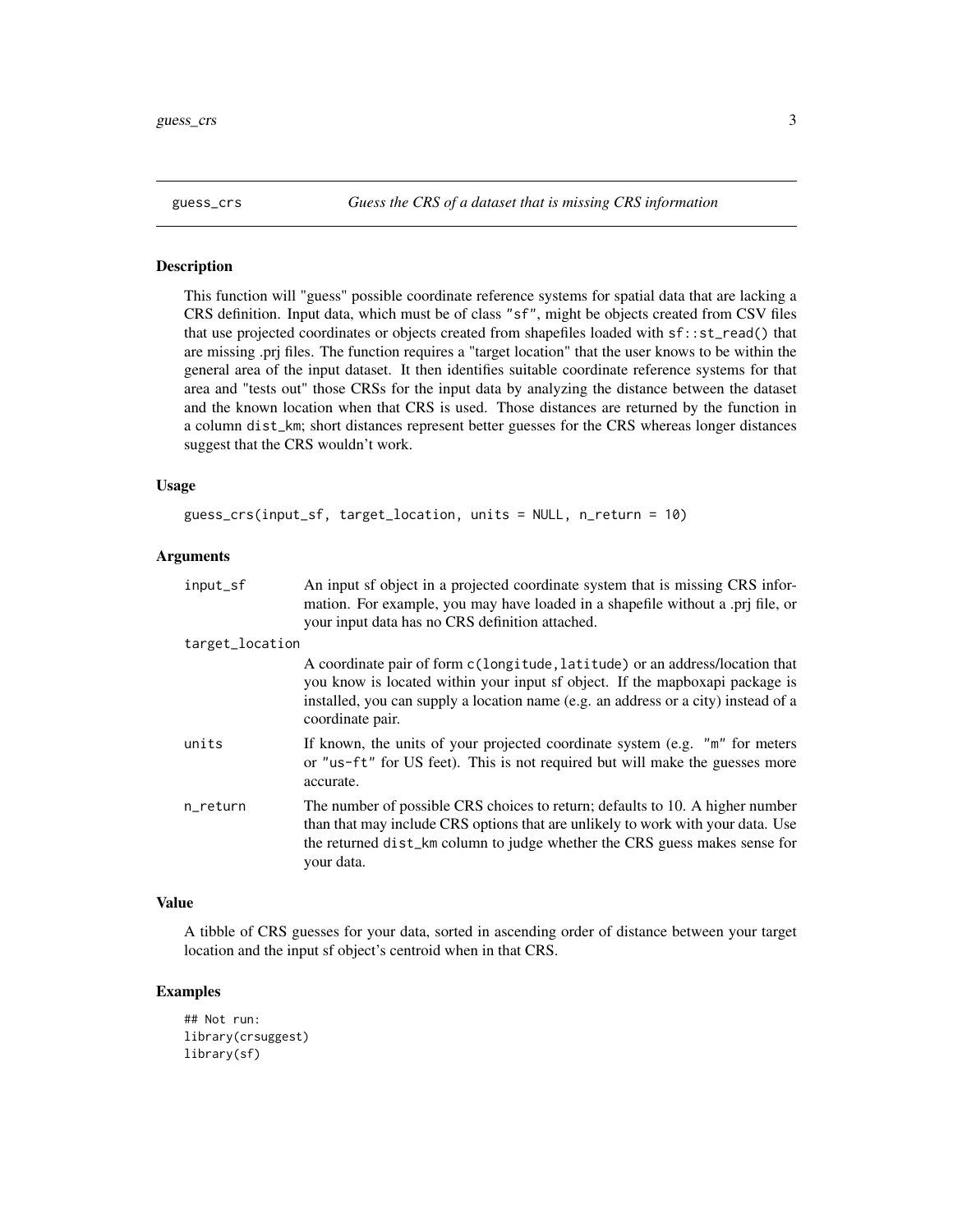```
# An example data frame of projected coordinates with no CRS information included
locations <- data.frame(
 X = c(2312654.74514528, 2357493.02092003, 2398978.30047505, 2344378.47525209,
        2475776.26735713, 2493751.94421798, 2456797.1698781, 2448392.13089886,
        2319704.35367616, 2350119.25250331, 2449088.54659236, 2423774.3668849),
 Y = c(6966055.04531077, 6994256.06222144, 6951975.79788762, 6902972.35980149,
        6918178.81070276, 6977643.56941746, 7053989.26343385, 7024543.36487243,
        7015476.52061313, 6953350.28550116, 6945011.24615857, 6912284.16691977),
 id = 1:12\mathcal{L}# Create an sf object but the CRS is not known
locations_sf <- st_as_sf(locations, coords = c("X", "Y"))
# Use `guess_crs()` to guess the CRS used for the coordinates along with a known coordinate
# in the area of interest
guesses <- guess_crs(locations_sf, target_location = c(-97.1071, 32.7356))
# Set the CRS of your data with the "best guess"
st_crs(locations_sf) <- 6584
## End(Not run)
```
suggest\_crs *Suggest coordinate systems for an input spatial dataset*

#### Description

This function takes an input spatial dataset as input and makes "suggestions" for suitable coordinate reference systems that could be used for CRS transformations in spatial analysis projects. The function works by analyzing the extent of the spatial dataset and comparing it to the area extents in the EPSG's coordinate reference system database. The "suggested" coordinate reference systems are determined by minimizing the Hausdorff distances between the CRS area extents and the input dataset, subject to user preferences (such as a geographic coordinate system ID or measurement units).

#### Usage

```
suggest_crs(
  input,
  type = "projected",
 limit = 10,gcs = NULL,
 units = NULL,drop_na = TRUE
)
```
<span id="page-3-0"></span>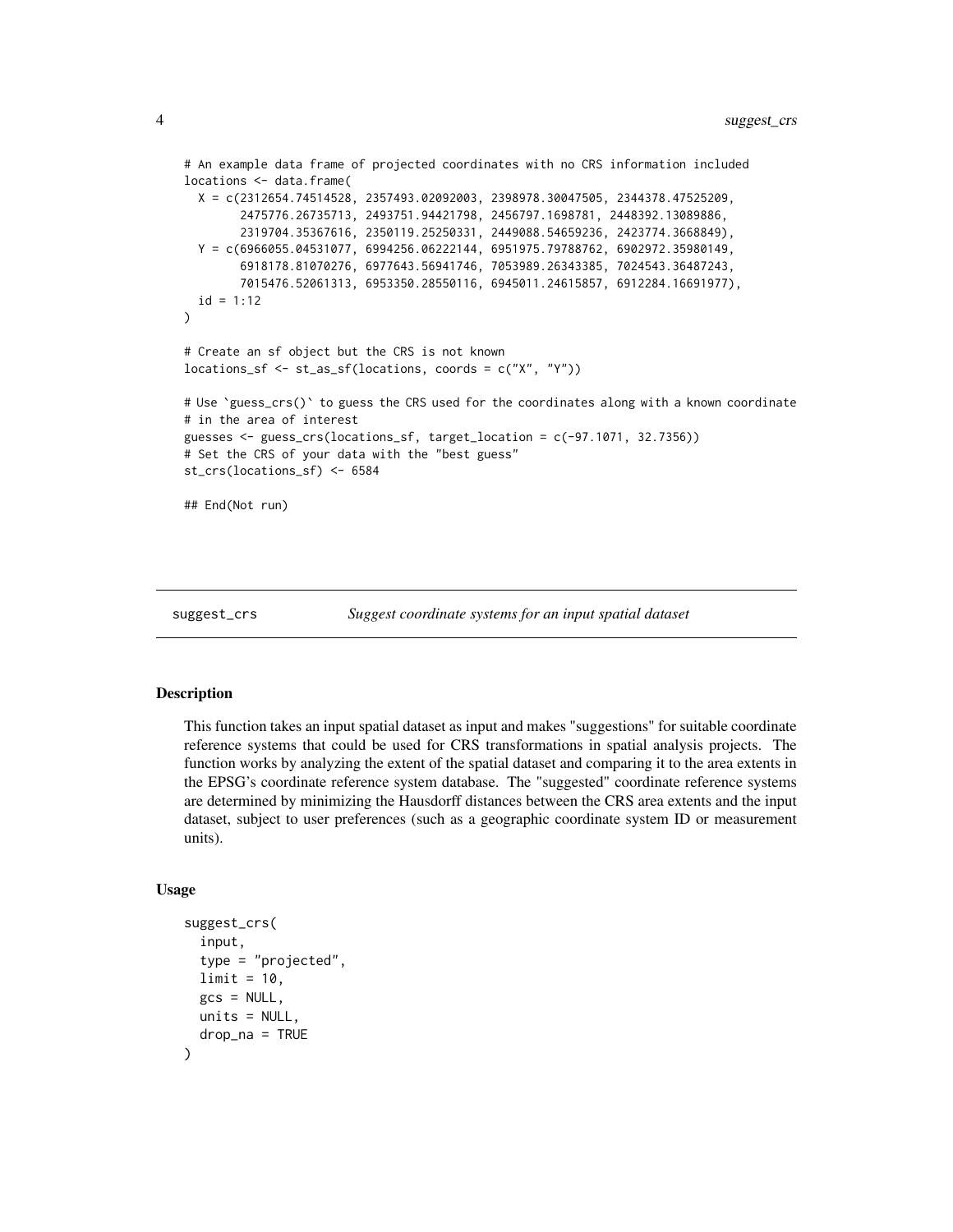#### <span id="page-4-0"></span>Arguments

| input   | A spatial dataset of class "sf", "Spatial*", or "RasterLayer".                                                                                                                                  |
|---------|-------------------------------------------------------------------------------------------------------------------------------------------------------------------------------------------------|
| type    | The output CRS type; defaults to "projected".                                                                                                                                                   |
| limit   | How many results to return; defaults to 10.                                                                                                                                                     |
| gcs     | (optional) The EPSG code for the corresponding geographic coordinate system<br>of the results (e.g. $4326$ for WGS 1984).                                                                       |
| units   | (optional) The measurement units of the coordinate systems in the returned re-<br>sults. Can be one of "m", "ft", or "ft-us".                                                                   |
| drop_na | Whether or not to drop EPSG codes that do not appear in the PROJ database<br>(and thus can't be used for CRS transformation). Defauts to TRUE; set to FALSE<br>if you want to search all codes. |

#### Value

A data frame with information about coordinate reference systems that could be suitably used for CRS transformation.

#### Examples

## Not run:

library(tigris) library(crsuggest) # Get a dataset of Census tracts for Nassau County, NY nassau\_tracts <- tracts("NY", "Nassau", cb = TRUE)

```
# tigris datasets default to the NAD1983 GCS (EPSG code 4269)
# What are some appropriate projected coordinate systems?
suggest_crs(nassau_tracts)
```

```
# Alternatively, we can require projections to have specific
# geographic coordinate systems and/or units
# For example, let's say we only want NAD83(HARN) (code 4152)
# and we want the measurement units to be US feet
suggest_crs(nassau_tracts, gcs = 4152, units = "us-ft")
```
## End(Not run)

suggest\_top\_crs *Return the CRS code for a "best-fit" projected coordinate reference system*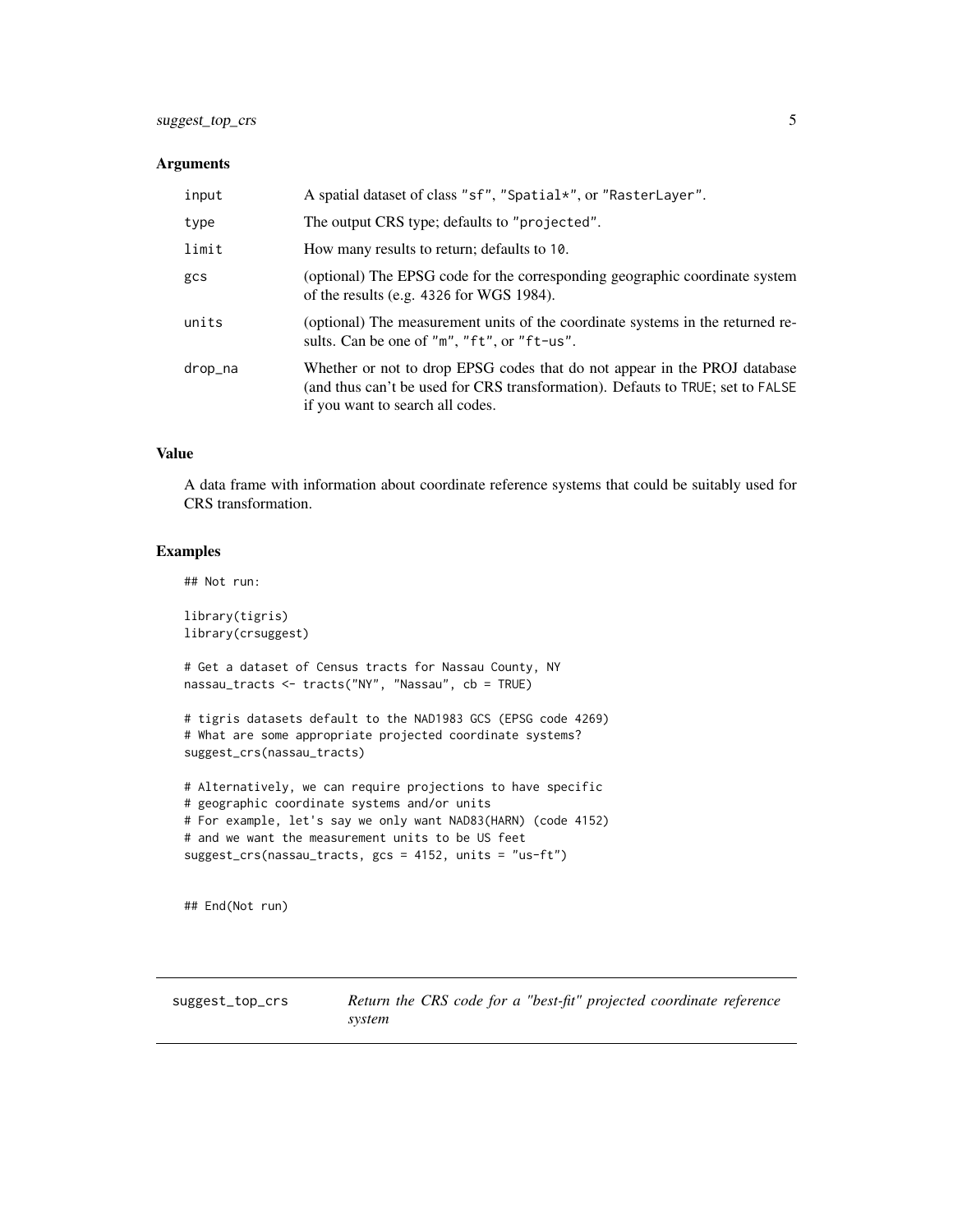#### Description

Return the EPSG code or proj4string syntax for the top-ranking projected coordinate reference system returned by suggest\_crs(). This function should be used with caution and is recommended for interactive work rather than in production data pipelines.

#### Usage

```
suggest_top_crs(input, units = NULL, inherit_gcs = TRUE, output = "epsg")
```
#### Arguments

| input       | An input spatial dataset of class "sf", "Spatial*", or "RasterLayer".                                                                                                                                                        |
|-------------|------------------------------------------------------------------------------------------------------------------------------------------------------------------------------------------------------------------------------|
| units       | (optional) The measurement units used by the returned coordinate reference sys-<br>tem.                                                                                                                                      |
| inherit_gcs | if TRUE (the default), the function will return a CRS suggestion that uses the<br>geographic coordinate system of the input layer. Otherwise, the output may use<br>a different geographic coordinate system from the input. |
| output      | one of "epsg", for the EPSG code, or "proj4string", for the proj4string syn-<br>tax.                                                                                                                                         |

#### Value

The EPSG code or proj4string for the output coordinate reference system.

#### Examples

## Not run:

```
# Let's say we are working with a demographic dataset from the US Census:
library(tidycensus)
library(ggplot2)
library(sf)
library(crsuggest)
tx_income <- get_acs(
  geography = "county",
  variables = "B19013_001",
  state = "TX",geometry = TRUE
\mathcal{L}# We can use `suggest_top_crs()` to return the EPSG code of the "top" suggested CRS
# for statewide mapping of Texas
tx_crs <- suggest_top_crs(tx_income)
# The returned CRS is EPSG code 3083, NAD83 / Texas Centric Albers Equal Area.
# This code can be used for visualization:
ggplot(tx_income, aes(fill = estimate)) +geom_sf() +
```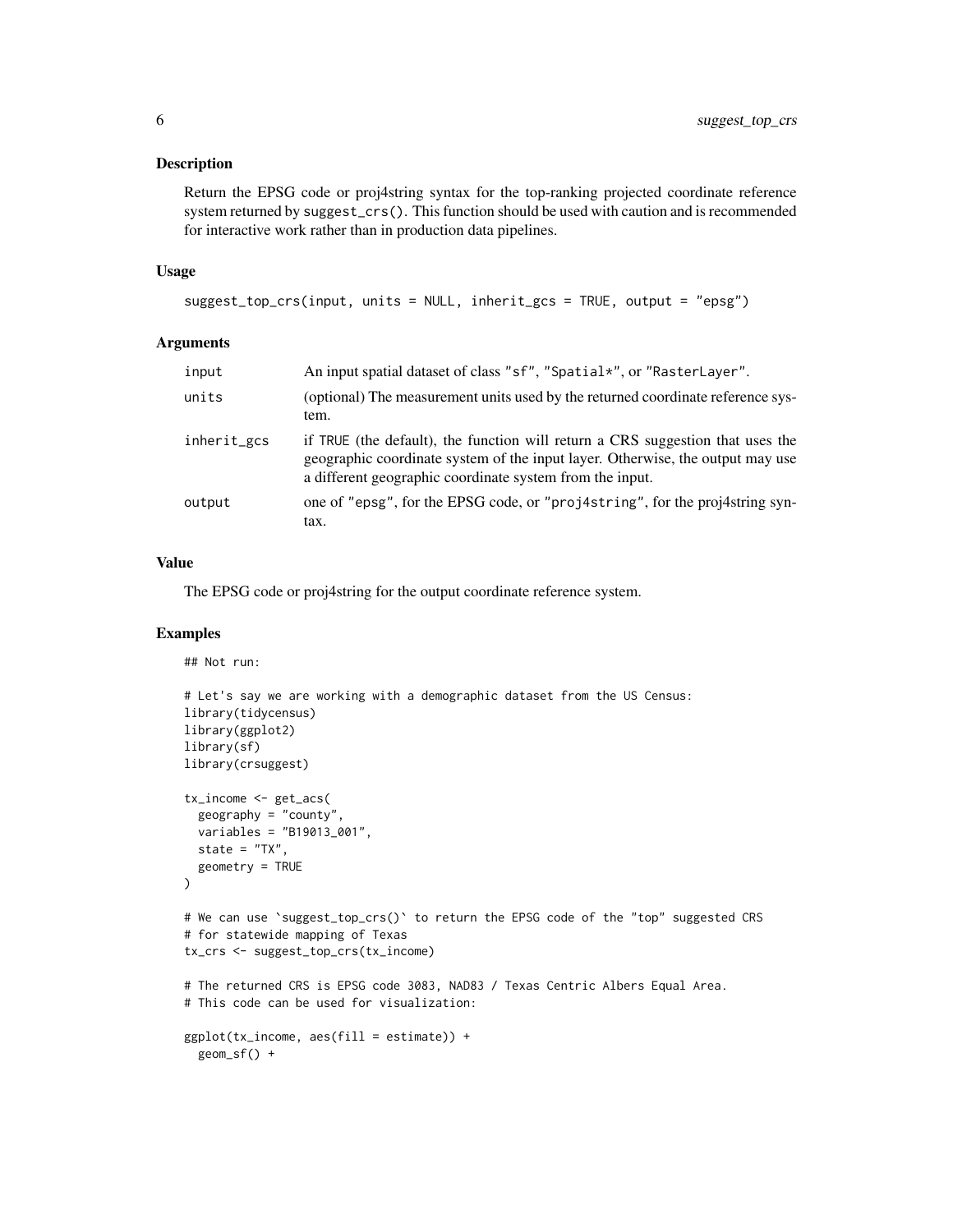coord\_sf(crs = tx\_crs)

# Alternatively, we can transform the CRS of our sf object directly:

tx\_projected <- st\_transform(tx\_income, tx\_crs)

## End(Not run)